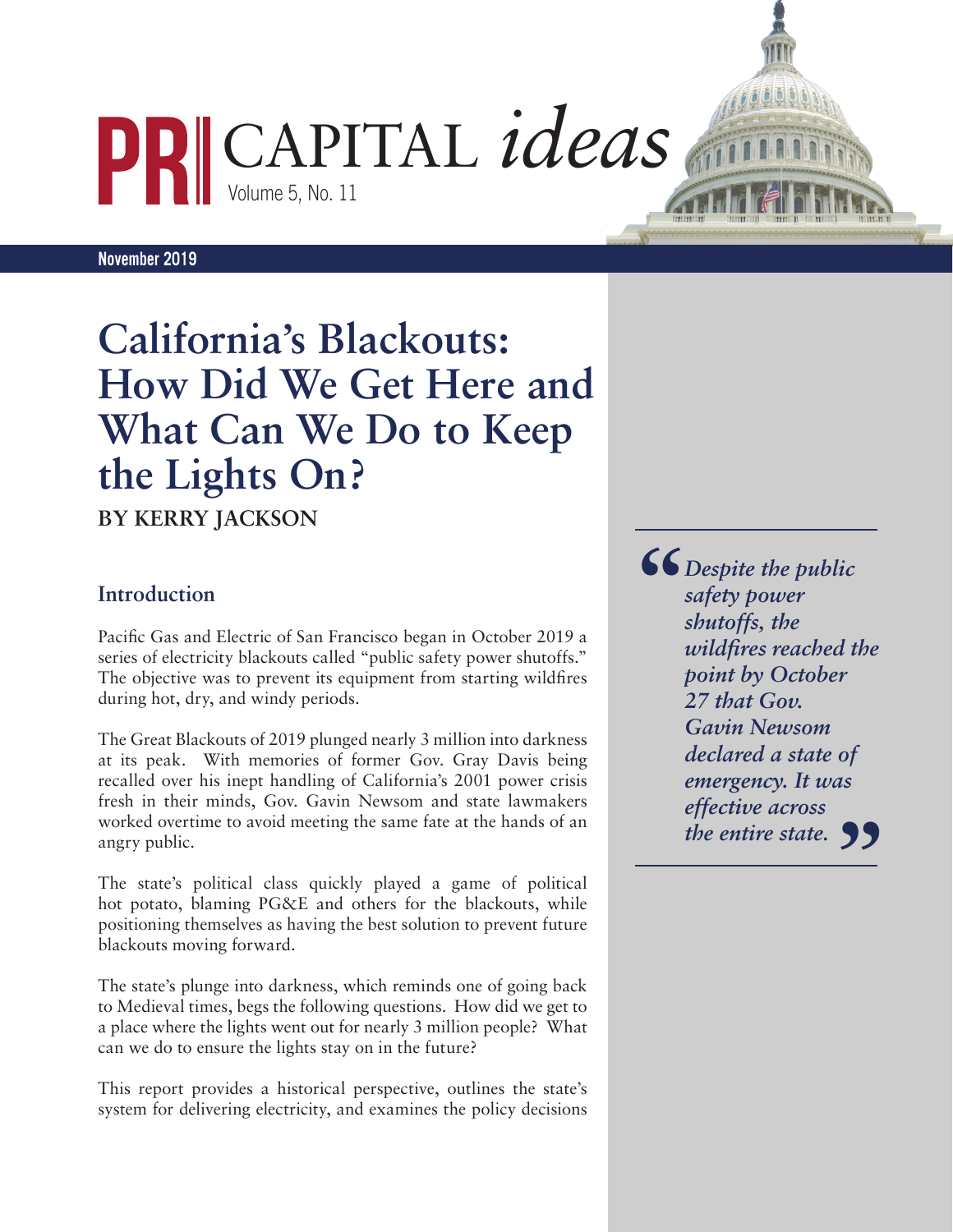that have contributed to the ongoing wildfire disaster. Then, it provides an overview and brief analysis of several different ideas that have been put forward by lawmakers to hopefully prevent future blackouts.

## **Recent Wildfires Create Perfect Storm Pushing California Into Darkness**

Early on the morning of Nov. 8, 2018, electrical transmission lines in the Pulga area of Butte County owned by Pacific Gas and Electric started what became known as the Camp Fire.<sup>1</sup>

"The tinder dry vegetation and Red Flag conditions consisting of strong winds, low humidity and warm temperatures promoted this fire and caused extreme rates of spread, rapidly burning

into Pulga to the east and west into Concow, Paradise, Magalia and the outskirts of east Chico," the California Department of Forestry and Fire Protection reported in May 20192 after its investigation found PG&E at fault for the fire.

#### A second ignition site

"determined to be vegetation into electrical distribution lines owned and operated by PG&E ... was consumed by the original fire."3

The Camp Fire, possibly ignited by a faulty C-hook,4 burned through 153,336 acres, destroyed 18,804 structures, and killed 86 people. It was the most destructive and deadliest wildfire in California history, taking more than twice the number of lives as the next deadliest fire in the state, the Griffith Park fire of 1933, which killed 29.5

PG&E, responsible for at least 1,500 fires since 2014,6 filed for Chapter 11 bankruptcy in January 2019, as it reportedly had "no choice … given the flood of lawsuits and wildfire liabilities it estimates could be up to \$30 billion."7 About six months later, it agreed to pay \$1 billion in compensation to "more than a dozen California cities, counties and agencies for losses resulting from deadly wildfires sparked by its equipment."<sup>8</sup>

In September 2019, the utility agreed to pay an \$11 billion insurance settlement to resolve insurance claims over the Camp Fire and the wine country fires of 2017.<sup>9</sup> It's possible prosecutors will file eventually criminal charges against the utility and its executives for their role in the fire.10

Roughly one month later, PG&E began a series of "public safety power shutoffs" to reduce the risk of wildfires. "Given the continued and growing threat of extreme weather and wildfires, and as an additional precautionary measure following the 2017 and 2018 wildfires," the utility announced, "we are expanding and enhancing our Community

> Wildfire Safety Program to further reduce wildfire risks and help keep our customers and the communities we serve safe.

"This includes expanding our Public Safety Power Shutoff program beginning with the 2019 wildfire season to include all electric lines that pass through high fire-threat

areas—both distribution and transmission."11

The power outages that began on the morning of October 9 caused roughly 2 million people to lose their power at its peak.<sup>12</sup>

The blackouts continued throughout the month. By October 26, the power to roughly 2.8 million customers was being turned off in what was called "the state's largest—and potentially longest deliberate blackout ever."13

Two days later, the Los Angeles Times reported that "never before in California history have more than 2 million people gone five days without electrical power because of the intentional safety policy of a utility."

*The blackouts continued throughout the month. By October 26, the power to roughly 2.8 million customers was being turned off.*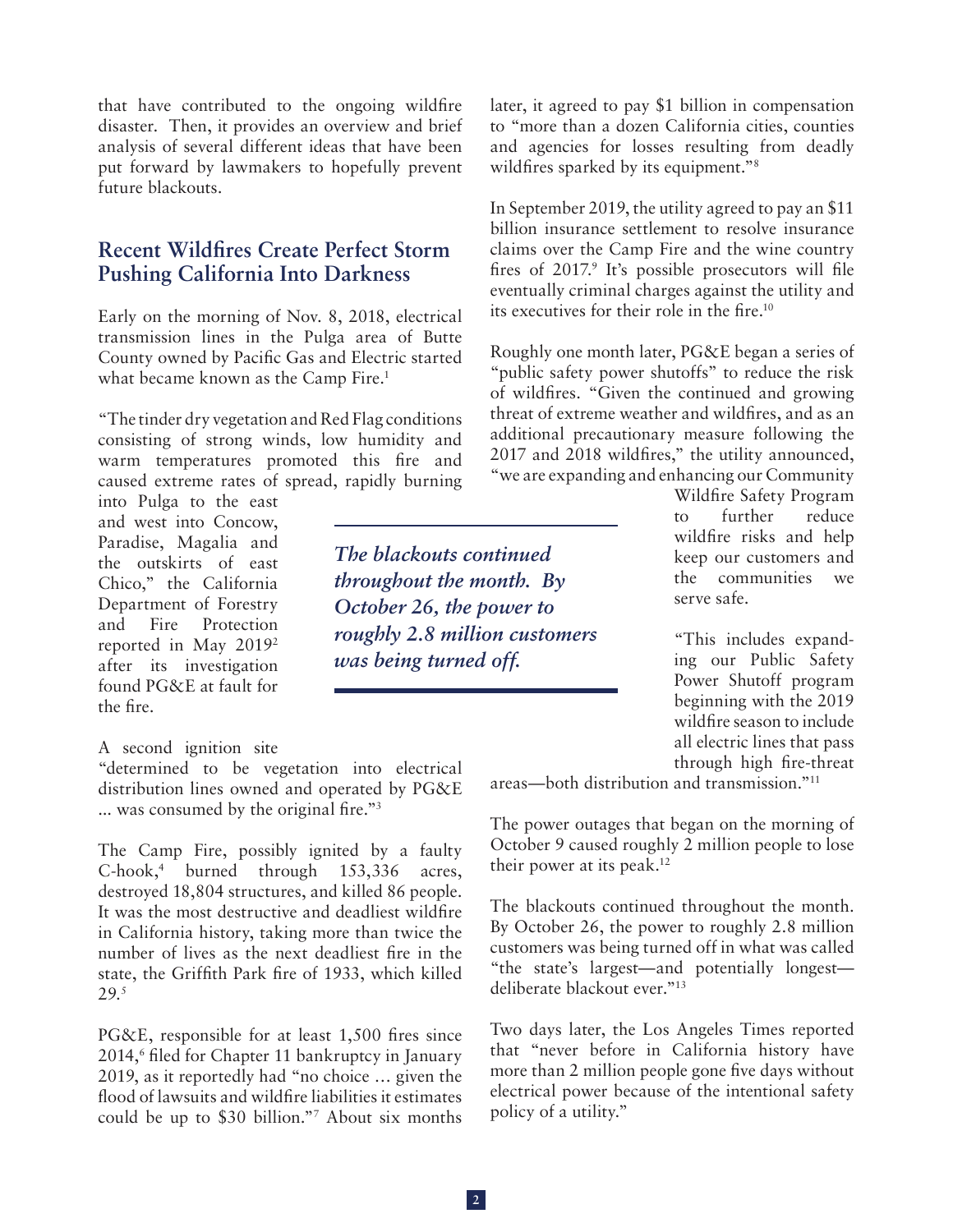PG&E began rolling blackouts the afternoon of Friday, October 25, "and by Sunday evening the utility had cut current to 940,000 homes and businesses, affecting more than 2 million people, with one more phase to come in Fresno and Madera counties."<sup>14</sup>

Despite the public safety power shutoffs, the wildfires reached the point by October 27 that Gov. Gavin Newsom declared a state of emergency. It was effective across the entire state.<sup>15</sup>

PG&E was heavily criticized by the public as well as politicians throughout the outages. But elected officials were not spared. A poll found that 47% of Californians felt Newsom's handling of the situation was below average or very poor. Only 33% rated it average or above

average.16 Media coverage ranged from reporting the "outages posed a political risk for Gov. Newsom,"17 to declaring the "shadow of Gray Davis," whose 2003 recall was fueled by an energy crisis, was "looming" over the freshman governor.18

Trouble is not new for PG&E. It is on federal criminal probation, having been found guilty in 2016 for the deaths of eight people who were killed in the 2010 San Bruno natural-gas-line explosion. Paula Rosput Reynolds, who chaired the independent panel that investigated PG&E after the explosion, told the Wall Street Journal the utility lurches "from crisis to crisis."19

## **How Government Policy Tangled Up California's 'Private Sector' Power System**

No state outside of New York has a more regulated energy sector than California,<sup>20</sup> even though the state electricity market was supposedly "deregulated" in 1996. The legislation that

purportedly deregulated the system was "not some radical rewriting of the rule books," according to Reason Foundation researcher Adrian Moore. Far from deregulating the electricity market, the new policy "restructured" it. The result is a regime that "discourages entry into the market … restricts expansion of capacity, and … sustains the old systems and rules that prevent competition."21 Political control over power was actually increased<sup>22</sup> by the Electric Utility

Industry Restructuring Act while construction of new power plants was discouraged.<sup>23</sup>

Utilities such as PG&E, which delivers natural gas and electricity to 16 million customers, Southern California Edison, and San Diego Gas and Electric are investor-owned, but like "most so-called public utilities," writes

Thomas DiLorenzo, they "have been granted governmental franchise monopolies because they are thought to be 'natural monopolies.'"

These "monopolies" are "said to occur when production technology, such as relatively high fixed costs, causes long-run average total costs to decline as output expands." The theory, DiLorenzo continues, says "a single producer will eventually be able to produce at a lower cost than any two other producers, thereby creating a 'natural' monopoly."24

The utilities are rigid, bureaucratic, and slow to respond when change is needed, and are therefore limited when resolving problems.

Regulated utilities are known for their misallocation of resources as decisions are made for political rather than economic or customerbased reasons. A glaring example of this is "the nearly \$3 billion price tag for California's utilities to perform fire-deterrent work," which "is heavily weighted toward projects that afford them financial advantages and tax benefits."25

*Regulated utilities are known* 

*made for political rather than economic or customer-based* 

*for their misallocation of resources as decisions are* 

*reasons.*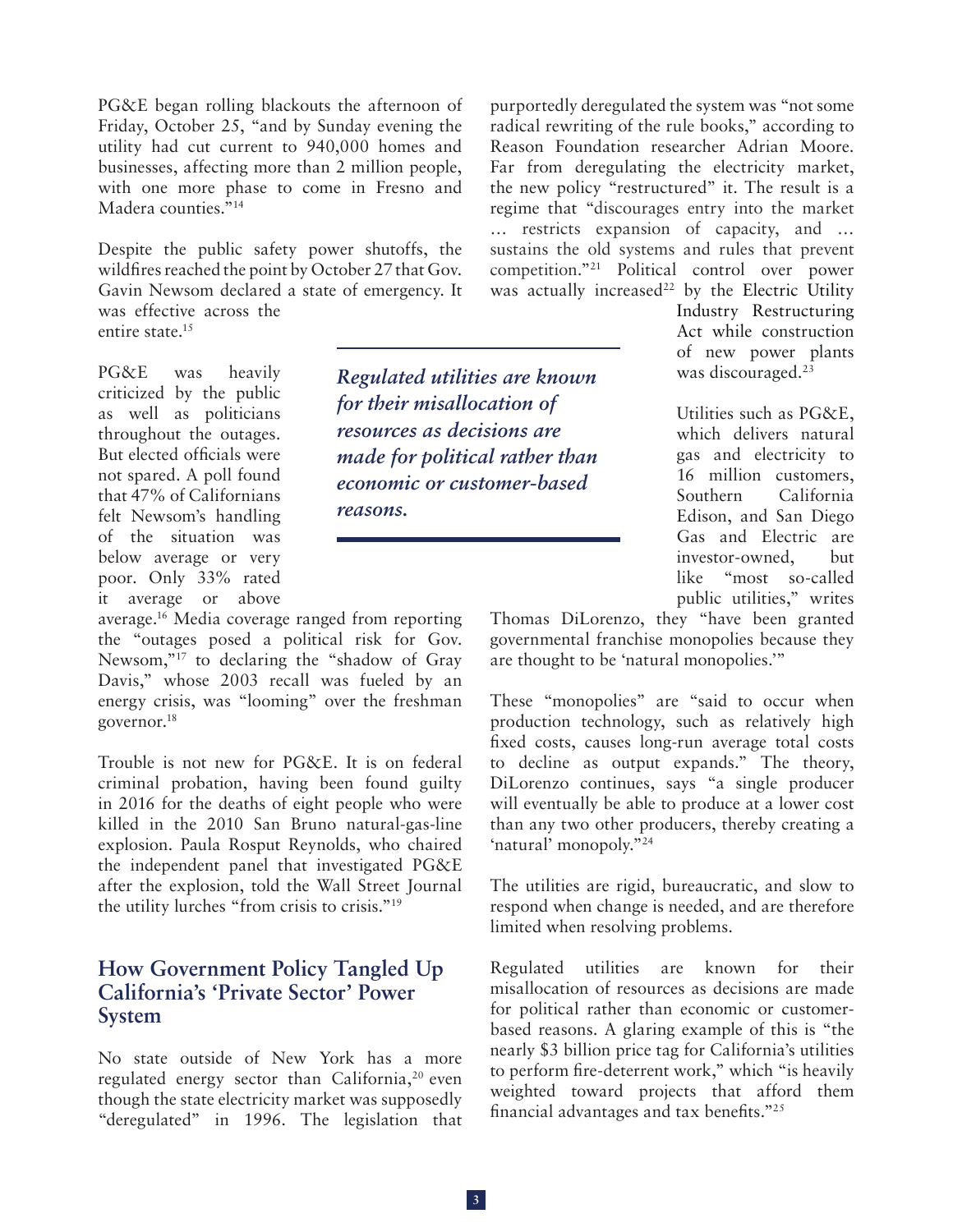"Pole replacement, for example, is a big-ticket item in many of the plans," says CalMatters, yet there is "little evidence to support the companies' claims that . . . replacing hundreds of thousands of wooden utility poles with steel ones will actually reduce the risk of wildfires."26

Don Russell, a Texas A&M University electrical engineer who researches utility-caused fires, told CalMatters that the answer would be "no" if he was asked if replacing utility poles was "the best place to spend your money to cut down the risk of fire."27

## **Blackouts Triggered by Global Warming?**

PG&E executives as well as political figures and journalists have declared, with no supporting evidence, that "climate change" has fueled California wildfires in recent years.

- • "Climate change is no longer coming, it's here," Geisha Williams, chief executive officer of PG&E said in August 2018 before leaving the company in early 2019. "And we are living with it every day."28
- • According to CNN, "deadlier and more destructive wildfires have become the new normal."29
- U.S. Rep. Alexandria Ocasio-Cortez tweeted "this is what climate change looks like" as wildfires raged.<sup>30</sup>
- "Climate change is real, it's happening, and you and everyone else will recognize that," former Gov. Jerry Brown who opened his testimony before Congress in October swearing, presumably under oath, that climate change is "a direct cause of California's increasingly dangerous wildfire seasons."31

This is but a small sample of the many claims that man-caused climate change is stoking the growth of wildfires. And they are entirely wrong. If they were true, then this statement—"For nearly 40 years, the number of wildfires in California has been declining"32—would be false. It is not.

A U.S. Geological Survey of the data showed that California wildfires peaked in 1980. Since then, "there have been fewer and fewer wildfires" in the state. UCLA professor Jon Keeley agrees.<sup>33</sup>

"The claim commonly made in research papers and the media that fire activity is increasing throughout the western USA is certainly an overstatement," Keeley said in a research paper.<sup>34</sup>

These statements are confirmed by data from Cal Fire, the government office which has also documented a sharp decrease in acres burned since 2008.

If anything, it's the state's obsession with global warming that has contributed to the fires. The rush to renewable energy, and the crusade to reduce and ultimately eradicate fossil fuels, have pushed utilities to allocate funds that should have been used for wildfire prevention to programs and projects conceived by politics.

In a Wall Street Journal story about PG&E going through "The First Climate-Change Bankruptcy," staff writer Russell Gold reported PG&E is "one of several California utilities that, with prodding from state politicians, has been rapidly shifting to a cleaner energy future."35 More recently, Journal columnist Holman W. Jenkins Jr. pointed out California "ratepayers shell out billions for wind and solar that might be better spent on fireproofing."36

Chuck DeVore, who once served in the California Assembly and is now vice president of national initiatives at the Texas Public Policy Foundation, has also taken note of the state's "large and heavily regulated public utilities—PG&E, SDG&E, and SCE," prioritizing "wind and solar power, leaving little for powerline maintenance and upgrades."37

Appeals to "do something" about climate change to save California from wildfires is useless. The opposite approach, diverting funds dedicated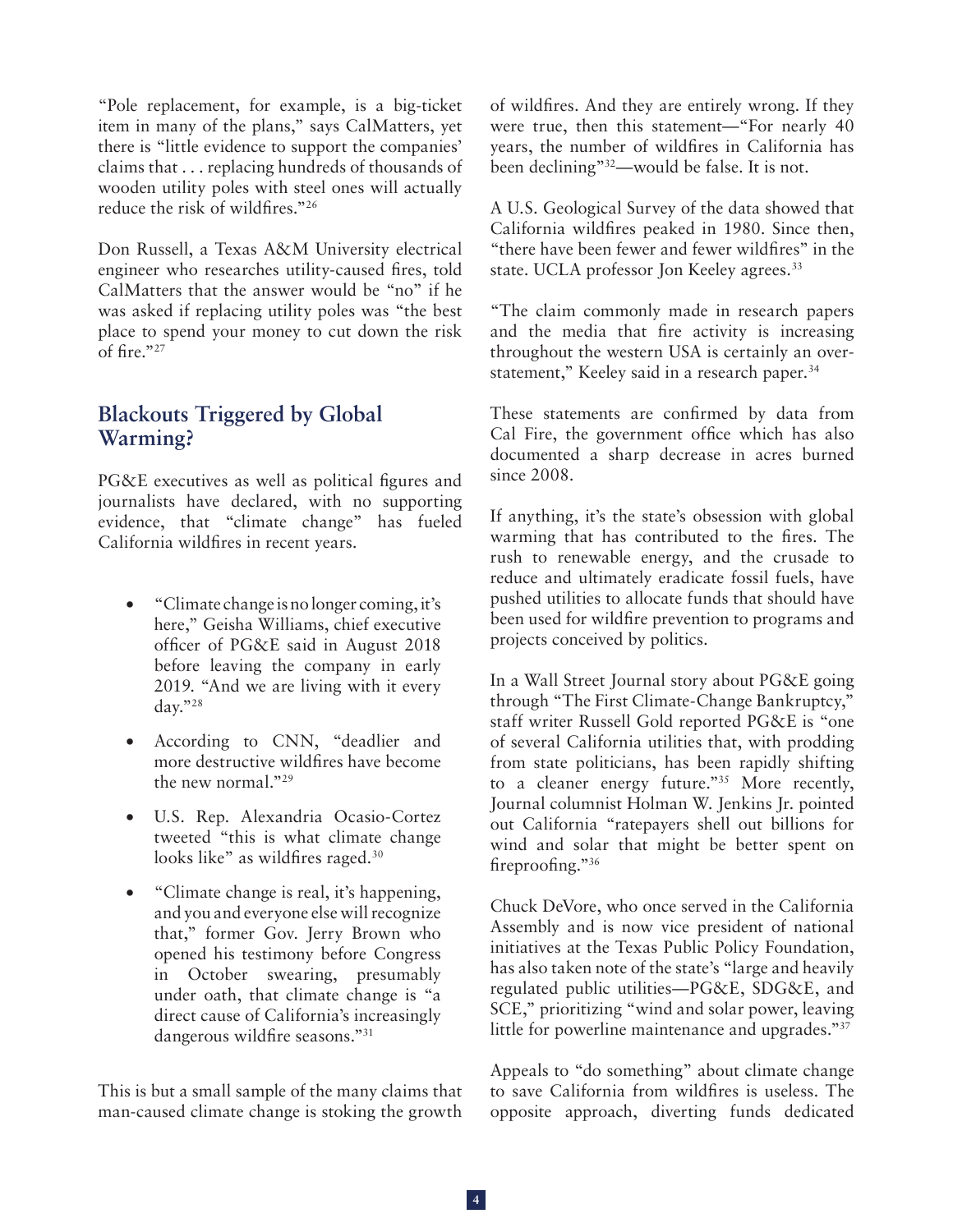to the renewable goals to fire prevention efforts, would be more effective.

## **Poor Public Policy Decisions Facilitate More Blackouts**

### *Questionable Spending by California's Power Monopolies*

PG&E "has a long history of putting off crucial maintenance and failing to keep trees trimmed along utility corridors," former Popular Mechanics editor James B. Meigs recently wrote in City Journal, adding that it is unclear "whether the company has the managerial discipline to develop what experts call a 'safety culture.' A consulting firm recently concluded that, despite some progress, PG&E still lacks 'a comprehensive safety strategy.""38

A power provider working within a free-market system would have been more interested in performing basic maintenance to avoid disasters that lead to bad press, liability

that result in bankruptcy, and deaths. But incentives are skewed under California's regulatory framework.

Utilities make no profit on the sales of the products they sell. Their profits are regulated by the California Public Utilities Commission and are "earned" when they "invest

in infrastructure projects, such as building and operating the poles and wires of the power grid, or installing electric vehicle charging stations."39

The profits are also guaranteed, and independent of the business performance—which often includes crisis prevention—that is required for companies to earn profits in the free market.

The result has been an environment in which peripheral objectives, including the state's climate targets, have been given precedence over the safe transmission of electricity.

*State Government Bails Out PG&E*

Governments have been known to bail out private businesses, but no competent, honest CEO, president, or corporate board would ever make decisions based on the prospect of being saved by a publicly funded safety net. Regulated utilities are another matter.

With PG&E facing up to \$30 billion in potential liability costs, the Legislature passed, and Gov. Gavin Newsom signed, a bill that created a wildfire fund of at least \$21 billion. It is intended "to stabilize the state's largest utilities" and, says the Wall Street Journal, "is part of a broader regulatory overhaul meant to mitigate the crisis created when PG&E Corp. sought bankruptcy protection."40

Democratic State Sen. Bill Dodd, who co-authored the bill, said the legislation "is not a utility bailout, it is a ratepayer bailout."41

A year earlier, lawmakers passed and former Gov. Jerry Brown signed Senate Bill 901, which allows

> investor-owned utilities to pass on to customers in the form of higher rates some portion of the costs the utilities might incur from 2017's deadly fires.<sup>42</sup>

> Critics have labeled both policies as "bailouts." Economists tell us bailouts create a moral hazard in which risky behavior is encouraged

rather than discouraged because decision makers are protected from risks.

#### *Politically Driven Policies Restrict Responsible Forest Management*

In California's system, utilities have at times been restricted by regulators in how far they could trim trees near lines where the wood is a potential fuel for wildfires.

They also have to have permission from the bureaucracy to perform basic fire-prevention

*California is almost programmed to favor fire suppression over prevention.*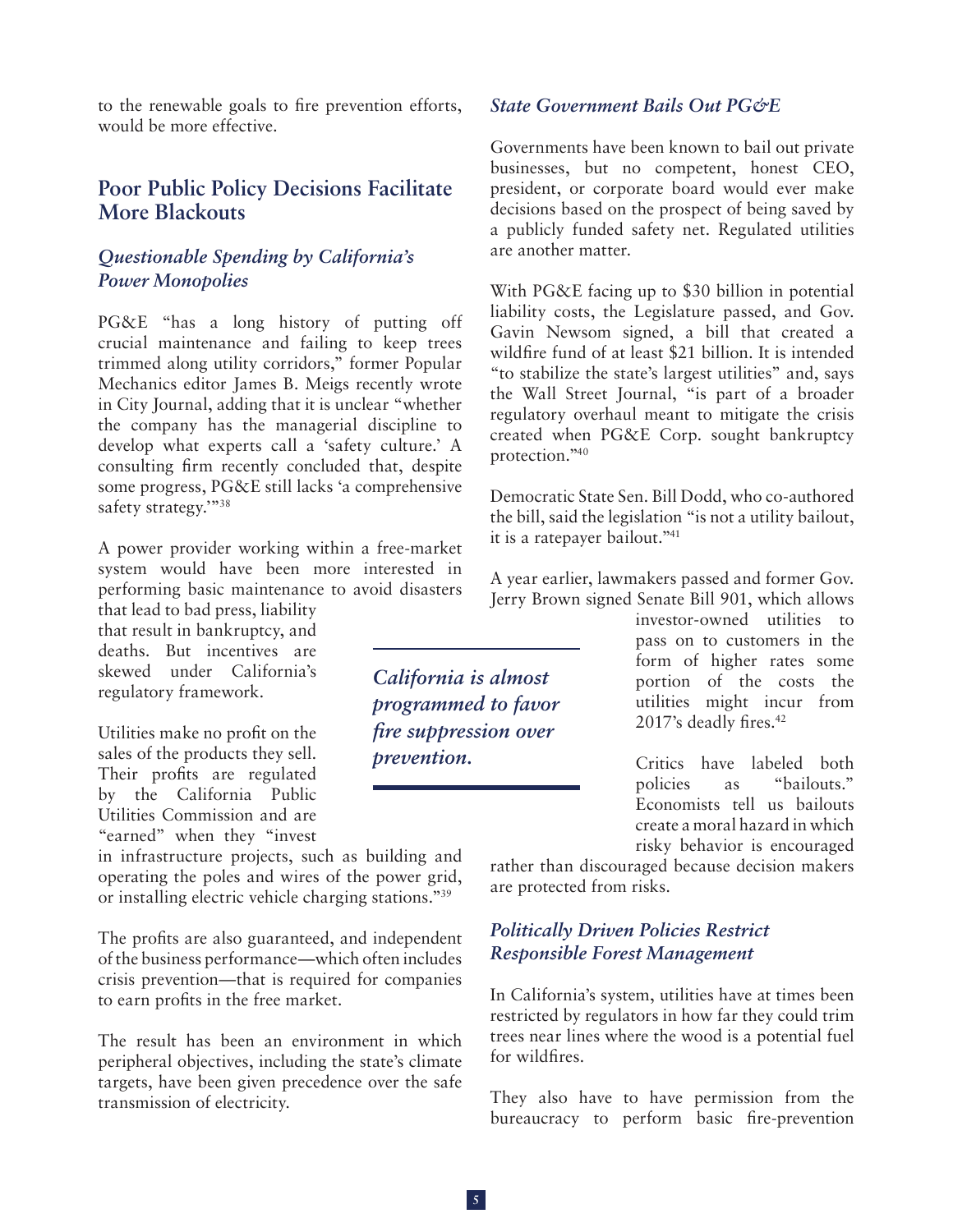tasks. The Wall Street Journal has reported that PG&E had to ask state regulators if it could "spend \$5 billion from 2018 to 2022 to reduce fires by accelerating plans to insulate wires, replace power poles and towers, install safer equipment and cut down trees."<sup>43</sup>

California is almost programmed to favor fire suppression over prevention. A University of Wisconsin survey of eight communities that had histories of fires "showed that they almost always react by putting more funding toward emergency response, and not mitigation," says CityLab.44 Tom Bonnicksen, a retired forestry and wildfire expert who researches California fires told the San

Francisco Chronicle "there are millions ... of dollars going into fighting fires but there are not millions ... going into preventing the fires." $45$ 

This order of preference has been heavily influenced by the green lobby:

> Federal environmental policy, driven by activists, has "continuously thwarted" the use of "scientific management techniques including logging, prescribed burns, and thinning — to treat forest fuel loads" in preventing fires, says Hoover Institution researcher Terry Anderson. The eco-groups rather "let nature take her course."

> While living trees feed the flames, dead trees are high-octane fuel, and there might be nearly 150 million of them in California, says the U.S. Forest Service. Removing them from areas near homes and other structures, including power lines and equipment, reduces risk. But it isn't easy. Not only do environmentalists oppose their removal, especially in the deep timber, in some instances, government permits are necessary,

and on occasion, only a licensed contractor can legally do the job.

With California being "a place that nature built to burn," according to university professor and fire historian Steven J. Pyne, there's no avoiding a tomorrow.46

Until prevention is prioritized over firefighting efforts, little is likely to change.

#### *Clean Energy Mandates*

California's electricity is to be generated by

*California's electricity is to be generated by 100% renewable sources by 2045, according to state law.* 

100% renewable sources by 2045, according to state law. Toby Shea, a senior credit officer at Moody's Investors Service, says that the mandate will require more than \$100 billion in battery purchases. While the costs are likely to be passed on to ratepayers, Bloomberg reports that

the carbon-free mandate only adds "to the uncertainties the entities already face, such as liabilities from wildfires."<sup>47</sup>

According to Fitch ratings, "the confluence of the 2045 deadline and reliance on still emerging technologies raises the concern that utilities will be hampered by sizable cost increases while simultaneously challenged to maintain the high reliability levels that ratepayers have come to expect."48

"California's renewable mandates impose tens of billions of dollars in additional costs and require the use of less reliable technologies," says PRI senior fellow Wayne Winegarden. "These programs also divert resources away from investing in other priorities, such as an infrastructure that reduces the risks of wildfires. The result will be a less reliable, more expensive, energy infrastructure that will harm all Californians."49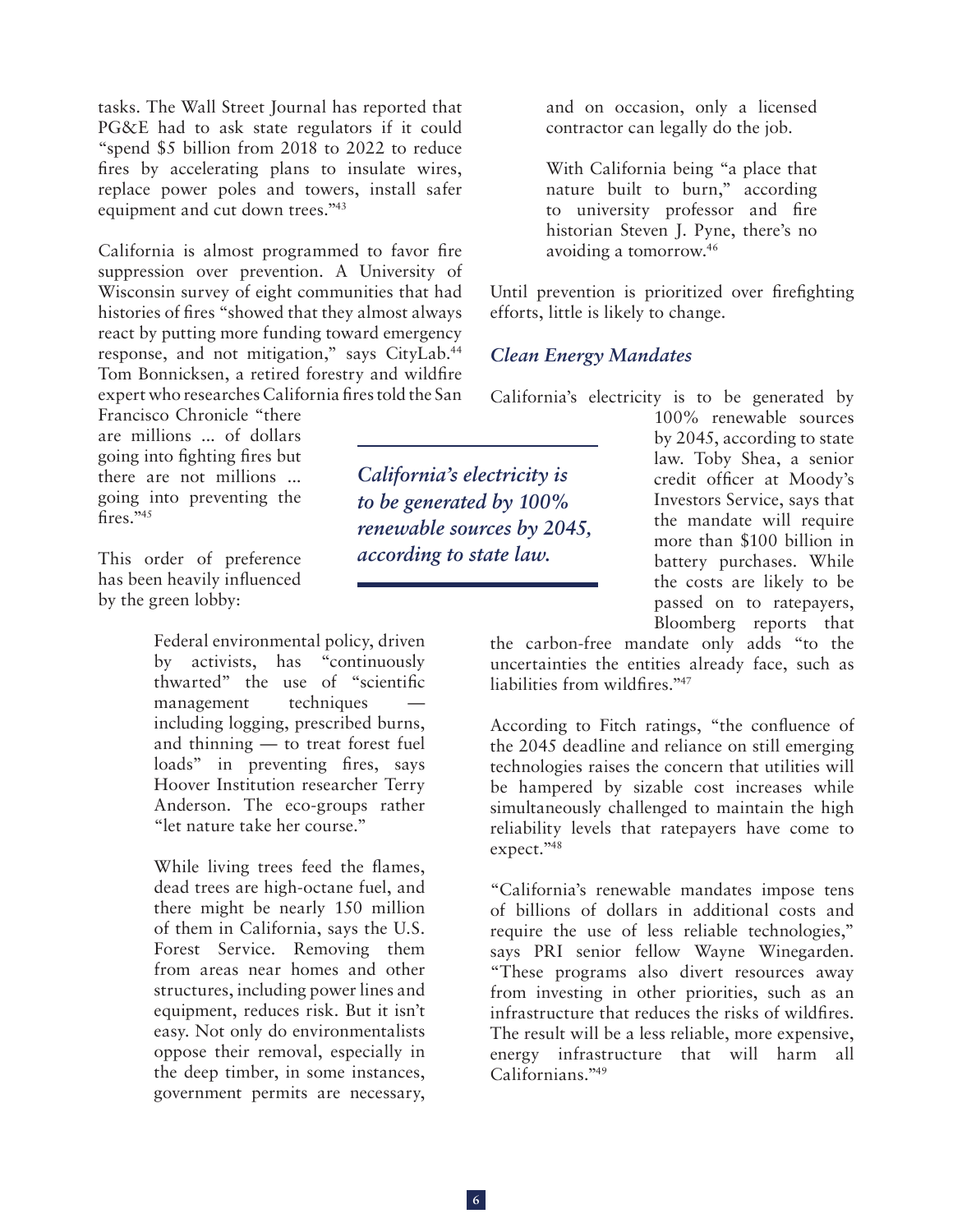## **Never Again: Evaluating Proposals to Prevent Future Blackouts**

## *Should the State Regulate Public Safety Power Shutoffs?*

Days after the 2019 legislative session was over, Newsom signed legislation requiring investorowned utilities to come up with plans to mitigate the impacts planned shutoffs will have on customers who have sensitive medical needs, the Los Angeles Times reported. The new law further demands that utilities "notify all emergency responders, healthcare providers and public safety groups within an outage area."50

Subsequently, Sen. Scott Wiener, San Francisco Democrat, has proposed legislation which would:<sup>51</sup>

- Require that the California Public Utilities Commission create a process by which businesses, individuals, and local governments can recover costs accrued during a planned blackout (for example, by damaging equipment turned off too quickly) from the utility within two weeks, and require that utility shareholders – not ratepayers – are responsible for these costs.
- Promote better collection of data on utility equipment in order to assess risk level beforehand, as well as require reporting on the consequences of planned blackouts after the fact.
- • Level hourly fees on utilities during planned blackouts, and ensure that customers cannot be billed for transmission, distribution, and other costs during a planned blackout, in addition to a stipulation that a utility cannot profit from a planned blackout (through changing electricity prices and the like).
- Prevent utilities from spending ratepayer funds to oppose formation of new municipal utilities, distributed energy resource initiatives, or any other attempt to offer consumers increased

energy choice and more reliable options, similar to prohibitions already in place regarding CCA formation.

### *Pausing "Green Energy" Mandates*

An alternative solution that addresses the problem at its roots has been proposed by a pair of Northern California lawmakers. The legislation, to be introduced by Republican Sen. Jim Nielsen, of Tehama, and Assemblyman James Gallagher, of Yuba City, would "direct additional funding into utility infrastructure upgrades and forest fuel reduction projects." The bill requires a temporary pause in "the state's renewable power mandates," which will remain in place "until infrastructure and vegetation management conditions are improved." The utilities can apply the savings only to projects that "harden the grid and reduce forest fuels."52

The lawmakers have pointed out that PG&E spends about \$2.4 billion a year to comply with Sacramento's mandate for buying renewable power. Yet in 2017, the utility spent "only \$1.5 billion to update its century-old infrastructure in 2017."

Pausing the renewable mandate would be in line with a bill signed by Newsom in September 2019 that exempts homes being rebuilt in areas where the governor has declared a state of emergency from the solar panel mandate.<sup>53</sup> That mandate forces builders to place roof-mounted solar energy panels on all new single-family and multi-family homes up to three stories built on January 1, 2020, and after.

#### *Moving Transmission Lines Underground*

Locating transmission lines beneath the ground has been suggested as a way to mitigate the risk of electrical equipment starting wildfires. It would be a costly, and time-consuming, project.

Converting to under-ground lines would cost about \$3 million a mile. In urban areas, the cost rises to about \$5 million per mile.<sup>54</sup> With more than 175,000 miles of overhead lines across the state, the dollars add up quickly. The state has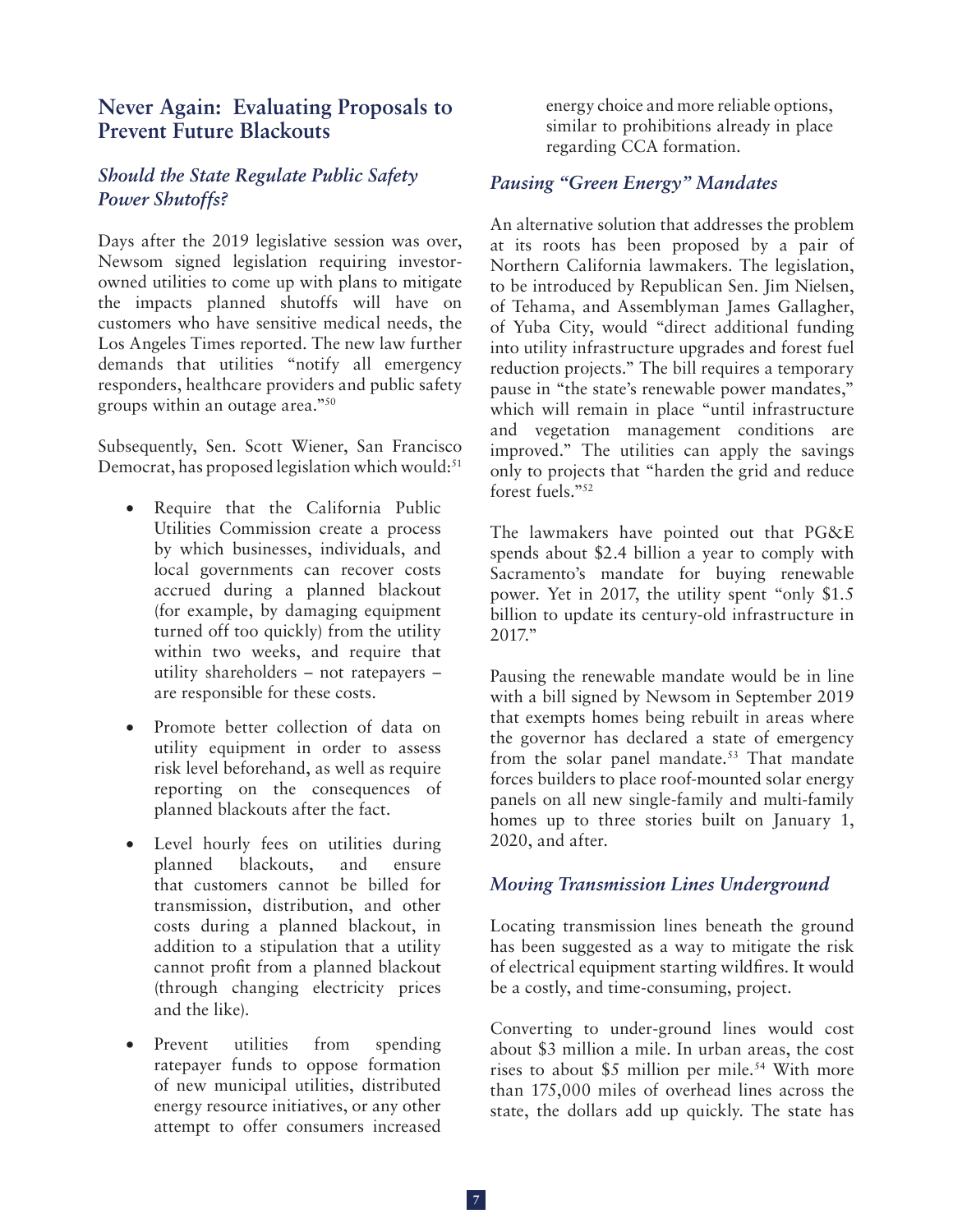been moving some lines underground, but only about 100 miles a year, "meaning it would take more than 1,000 years to underground all the lines at the current rate," the Palm Springs Desert Sun has reported.<sup>55</sup>

PG&E alone has about 81,000 miles of overhead lines, which would cost roughly \$243 billion to bury. Distributing that expense equally to the utility's roughly 16 million customers "would amount to a bill of more than \$15,000 per account."56

Elizaveta Malashenko, the California Public

Utilities Commission safety and enforcement division director, said last year when the option was being discussed that if "we were to underground (throughout) California, all our rates would go up 10 times."

But even underground, the lines are at risk. Earthquakes and floods can cause outages and troubleshooting and repair is more difficult on buried lines.<sup>57</sup>

*Even if a co-op took over all of PG&E's service territory, which is a significant piece of the state's acreage, it's not clear how maintaining and repairing the transmission lines would be paid for.* 

op" controlled PG&E's entire infrastructure, including the transmission lines outside of urban areas that have a history of starting fires. Even if a co-op took over all of PG&E's service territory, which is a significant piece of the state's acreage, it's not clear how maintaining and repairing the transmission lines would be paid for. Would the financial resources the co-op saves because it would have to pay neither federal taxes nor shareholder dividends be enough? Would steep transactional costs tie up resources that would otherwise be applied to fire prevention efforts?

Becoming a co-op does not mean full autonomy

in decision-making. A co-op would also still have to comply with the California Public Utilities Code and it could not escape the regulatory reach of the state of federal governments.

Near Sacramento, Rocklin Mayor Joe Patterson has called for a study to determine if the city could take over PG&E's infrastructure within its boundaries and

buy power from another provider.

## **Moving Away from Large Utilities to Community-Based Power**

San Jose Mayor Sam Liccardo "has proposed turning Pacific Gas & Electric into the nation's largest cooperative electric utility," according to Utility Dive, "through a coordinated buyout among California cities and counties under the utility's service."58 An offer made by San Francisco to buy the entirety of PG&E's assets within the 49-square-mile city for \$2.5 billion has been rejected by the utility.<sup>59</sup>

Were PG&E to sell to San Jose, San Francisco, or both, it would change nothing unless the "co"These power shutoffs have brought a whole different dynamic to the conversation," said Patterson. "I just think that we cannot accept this as the normal circumstance."60

Nearby city-owned Roseville Electric Utility, which has been mentioned as a partner for Rocklin, avoided the PG&E shutdown because it's connected to an unaffected section of the power grid. But not every municipality can sever their dependence on the utility-owned transmission lines that are at high risk for shutdowns. Consequently, the plan suffers from the same flaw as the co-op plan: It would have no direct impact on the maintenance and repair of those lines.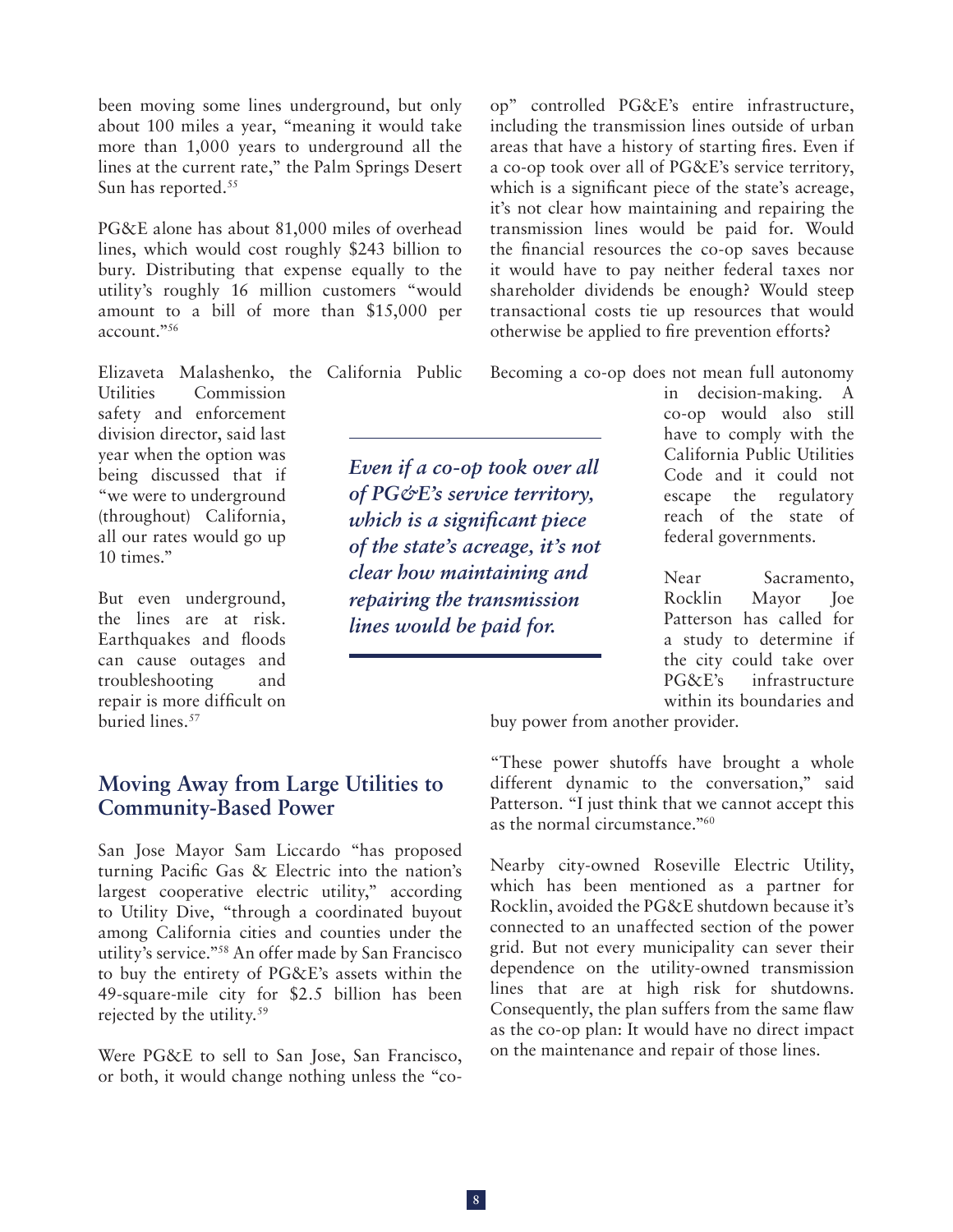## **Bringing Back Competition to California's Electricity Market**

In a competitive market, California's utilities would face pressure from rivals. Says economist Raymond C. Niles:

> Let's say that Pacific Power & Light (PP&L), which serves neighboring Oregon, and where the average cost of electricity is 10.66 cents/kilowatthour (kwh), wanted to make extra profits by sending some of its cheap power south into northern California, where the average cost of electricity is 19.03 cents/kilowatt-hour. From an engineering perspective, all it would have to do is build a rather inexpensive electric transmission line from Oregon into northern California. PP&L can even tout the greater safety of its transmission line than PG&E's by advertising that its line will be insulated to prevent sparking and/ or that it will maintain an aggressive tree-trimming program to prevent forest fires.

Californians would not only get cheaper electricity from Oregon, but it would be *safer* electricity that is less likely to spark fires.<sup>61</sup>

But, continues Raymond, "it is illegal for anyone else to compete with PG&E in providing electric utility service in its 'service territory.' PG&E, and nearly every other electric utility in the country, is a legal monopoly."62 Without competition, there is a lack of innovation. Businesses grow stagnant, waste resources, and become unresponsive.

## **Conclusion**

Wildfires are unavoidable in California. It's truly a place "nature built to burn." Yet preventive measures can lessen the losses of life and property. The necessary changes will require a new way of thinking in California. The old paradigm that says utilities must be government-protected monopolies has to be left behind. The state that was at one time not afraid of fresh ideas has stayed dedicated to an old one for far too long.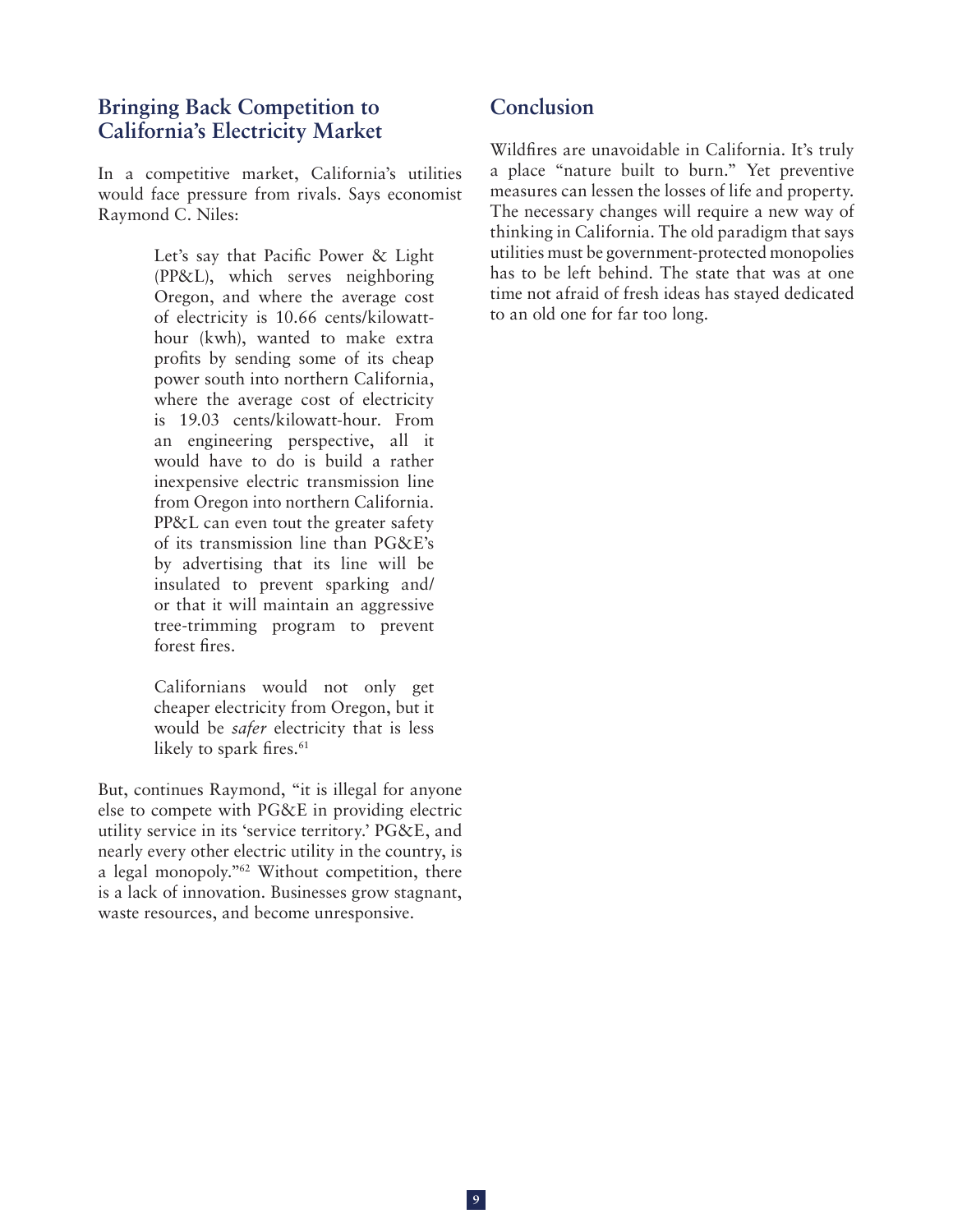## **Endnotes**

- 1 "Cal Fire Investigators Determine Cause of the Camp Fire," California Department of Forestry and Fire Protection news release, May 15, 2019 [https://fire.ca.gov/media/5038/campfire\\_cause.pdf](https://fire.ca.gov/media/5038/campfire_cause.pdf)
- 2 "Cal Fire Investigators Determine Cause of the Camp Fire," California Department of Forestry and Fire Protection news release, May 15, 2019 [https://fire.ca.gov/media/5038/campfire\\_cause.pdf](https://fire.ca.gov/media/5038/campfire_cause.pdf)
- 3 "Cal Fire Investigators Determine Cause of the Camp Fire," California Department of Forestry and Fire Protection news release, May 15, 2019 [https://fire.ca.gov/media/5038/campfire\\_cause.pdf](https://fire.ca.gov/media/5038/campfire_cause.pdf)
- 4 Tony Bizjak, Sophia Bollag, Ryan Sabalow, "PG&E caused Camp Fire that destroyed Paradise and killed 85, Cal Fire says," Sacramento Bee, May 15, 2019 <https://www.sacbee.com/news/local/article230445554.html>
- 5 Top 20 Deadliest California Wildfires, California Department of Forestry and Fire Protection [https://fire.](https://fire.ca.gov/media/5512/top20_deadliest.pdf) [ca.gov/media/5512/top20\\_deadliest.pdf](https://fire.ca.gov/media/5512/top20_deadliest.pdf)
- 6 Russell Gold, Katherine Blunt, Rebecca Smith, "PG&E Sparked at Least 1,500 California Fires. Now the Utility Faces Collapse," Wall Street Journal, January 13, 2019 [https://www.wsj.com/articles/pg-e-sparked-at](https://www.wsj.com/articles/pg-e-sparked-at-least-1-500-california-fires-now-the-utility-faces-collapse-11547410768)[least-1-500-california-fires-now-the-utility-faces-collapse-11547410768](https://www.wsj.com/articles/pg-e-sparked-at-least-1-500-california-fires-now-the-utility-faces-collapse-11547410768)
- 7 Eric Westervelt, Matthew S. Schwartz, "California Power Provider PG&E Files For Bankruptcy In Wake Of Fire Lawsuits, National Public Radio, January 29, 2019 [https://www.npr.org/2019/01/29/689591066/](https://www.npr.org/2019/01/29/689591066/california-power-provider-pg-e-files-for-bankruptcy-in-wake-of-fire-lawsuits) [california-power-provider-pg-e-files-for-bankruptcy-in-wake-of-fire-lawsuits](https://www.npr.org/2019/01/29/689591066/california-power-provider-pg-e-files-for-bankruptcy-in-wake-of-fire-lawsuits)
- 8 Katherine Blunt, Erin Ailworth, "PG&E Reaches \$1 Billion Settlement With Paradise, California Governments," Wall Street Journal, June 18, 2019 [https://www.wsj.com/articles/pg-e-settles-with-some](https://www.wsj.com/articles/pg-e-settles-with-some-california-communities-on-wildfire-claims-11560894354)[california-communities-on-wildfire-claims-11560894354](https://www.wsj.com/articles/pg-e-settles-with-some-california-communities-on-wildfire-claims-11560894354)
- 9 Bill Chappell, "PG&E Agrees To Pay \$11 Billion Insurance Settlement Over California Wildfires, National Public Radio, September 13, 2019 [https://www.npr.org/2019/09/13/760479525/pg-e-to-pay-11-billion](https://www.npr.org/2019/09/13/760479525/pg-e-to-pay-11-billion-insurance-settlement-over-wildfires-in-paradise-and-elsew)[insurance-settlement-over-wildfires-in-paradise-and-elsew](https://www.npr.org/2019/09/13/760479525/pg-e-to-pay-11-billion-insurance-settlement-over-wildfires-in-paradise-and-elsew)
- 10 Russell Gold, "PG&E Power Line That Sparked Camp Fire Was Inspected Weeks Earlier," Wall Street Journal, August 22, 2019 [https://www.wsj.com/articles/pg-e-power-line-that-sparked-camp-fire-was](https://www.wsj.com/articles/pg-e-power-line-that-sparked-camp-fire-was-inspected-weeks-earlier-11566466203)[inspected-weeks-earlier-11566466203](https://www.wsj.com/articles/pg-e-power-line-that-sparked-camp-fire-was-inspected-weeks-earlier-11566466203)
- 11 Community Wildfire Safety Program Public Safety Power Shutoff, Pacifc Gas & Electric fact sheet [https://](https://www.pge.com/pge_global/common/pdfs/safety/emergency-preparedness/natural-disaster/wildfires/Public-Safety-Power-Shutoff-Fact-Sheet.pdf) [www.pge.com/pge\\_global/common/pdfs/safety/emergency-preparedness/natural-disaster/wildfires/Public-](https://www.pge.com/pge_global/common/pdfs/safety/emergency-preparedness/natural-disaster/wildfires/Public-Safety-Power-Shutoff-Fact-Sheet.pdf)[Safety-Power-Shutoff-Fact-Sheet.pdf](https://www.pge.com/pge_global/common/pdfs/safety/emergency-preparedness/natural-disaster/wildfires/Public-Safety-Power-Shutoff-Fact-Sheet.pdf)
- 12 Mark Chediak, "Unprecedented California Blackout Ending as PG&E Restores Power," Bloomberg Business, October 10, 2019
- 13 Mark Chediak, David R Baker, "PG&E plans to plunge 2.8 million Californians Into Darkness," Bloomberg Business, October 26, 2019
- 14 Ralph Vartabedian, "Intentional blackouts of this magnitude are unprecedented in California history," Los Angeles Times, October 28, 2019 [https://www.latimes.com/california/story/2019-10-28/intentional](https://www.latimes.com/california/story/2019-10-28/intentional-blackouts-of-this-magnitude-unprecedented-in-california-history)[blackouts-of-this-magnitude-unprecedented-in-california-history](https://www.latimes.com/california/story/2019-10-28/intentional-blackouts-of-this-magnitude-unprecedented-in-california-history)
- 15 [https://www.gov.ca.gov/wp-content/uploads/2019/10/2019-17-Fire-weather-conditions-State-of-Emergency-](https://www.gov.ca.gov/wp-content/uploads/2019/10/2019-17-Fire-weather-conditions-State-of-Emergency-Signed-10.27.19.pdf)[Signed-10.27.19.pdf](https://www.gov.ca.gov/wp-content/uploads/2019/10/2019-17-Fire-weather-conditions-State-of-Emergency-Signed-10.27.19.pdf)
- 16 Marisa Lagos, "Californians Are Angry at PG&E Over Blackouts And They're Not Sparing Newsom," KQED, October 23, 2019 [https://www.kqed.org/news/11782081/poll-shows-anger-at-pge-gavin-newsom](https://www.kqed.org/news/11782081/poll-shows-anger-at-pge-gavin-newsom-over-blackouts)[over-blackouts](https://www.kqed.org/news/11782081/poll-shows-anger-at-pge-gavin-newsom-over-blackouts)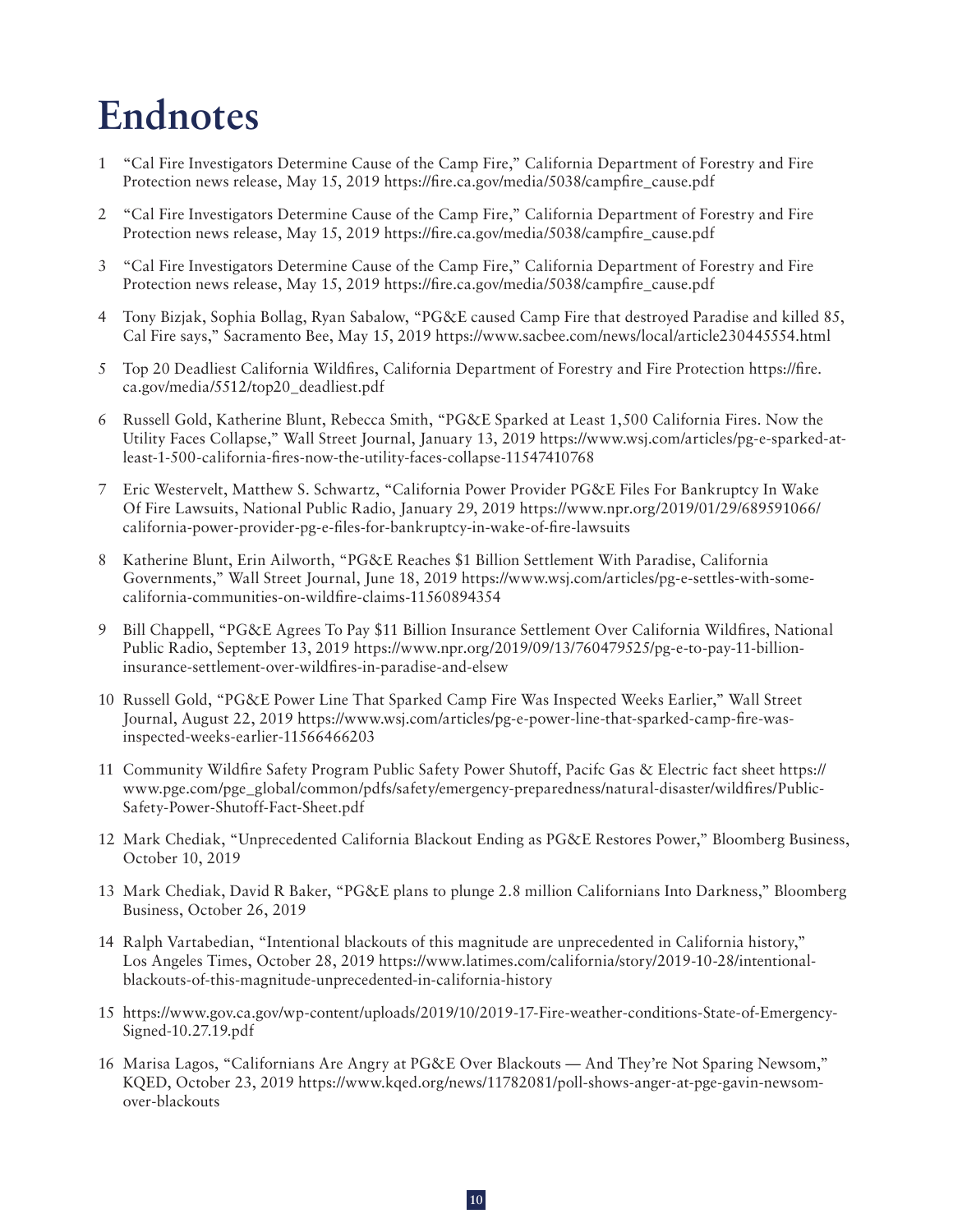- 17 Taryn Luna, Phil Willon, "For Gov. Newsom, PG&E power outages offer political rewards and some big risks," Los Angeles Times, October 12, 2019 [https://www.latimes.com/california/story/2019-10-12/](https://www.latimes.com/california/story/2019-10-12/california-electricity-shutoff-gavin-newsom-challenges) [california-electricity-shutoff-gavin-newsom-challenges](https://www.latimes.com/california/story/2019-10-12/california-electricity-shutoff-gavin-newsom-challenges)
- 18 Carla Marinucci, "Shadow of Gray Davis looms over Newsom as outages rock California," Politico, October 12, 2019 [https://www.politico.com/states/california/story/2019/10/12/california-blackouts-latest-pitfall-for](https://www.politico.com/states/california/story/2019/10/12/california-blackouts-latest-pitfall-for-newsom-in-prime-wildfire-season-1225570)[newsom-in-prime-wildfire-season-1225570](https://www.politico.com/states/california/story/2019/10/12/california-blackouts-latest-pitfall-for-newsom-in-prime-wildfire-season-1225570)
- 19 Russell Gold, Katherine Blunt, Rebecca Smith, "PG&E Sparked at Least 1,500 California Fires. Now the Utility Faces Collapse," Wall Street Journal, January 13, 2019 [https://www.wsj.com/articles/pg-e-sparked-at](https://www.wsj.com/articles/pg-e-sparked-at-least-1-500-california-fires-now-the-utility-faces-collapse-11547410768)[least-1-500-california-fires-now-the-utility-faces-collapse-11547410768](https://www.wsj.com/articles/pg-e-sparked-at-least-1-500-california-fires-now-the-utility-faces-collapse-11547410768)
- 20 Wayne Winegarden, Mark Miles, "The 50 State Index of Energy Regulation," Pacific Research Institute, July 2014 [https://www.pacificresearch.org/wp-content/uploads/2017/06/50StatesEnergy\\_FirstFinalWeb.pdf](https://www.pacificresearch.org/wp-content/uploads/2017/06/50StatesEnergy_FirstFinalWeb.pdf)
- 21 Adrian Moore, "Phony Deregulation," Reason, November 2000 [https://reason.com/2000/11/01/phony](https://reason.com/2000/11/01/phony-deregulation/)[deregulation/](https://reason.com/2000/11/01/phony-deregulation/)
- 22 Jerry Taylor, Peter Van Doren, "California's Troubles Not Caused by Deregulation," Cato Institute, January 2001 <https://www.cato.org/publications/commentary/californias-troubles-not-caused-deregulation>
- 23 Charli Coon, "Why Wholesale Price Caps on Electricity Won't Solve California's Energy Woes," Heritage Foundation, June 19, 2001 [https://www.heritage.org/environment/report/why-wholesale-price-caps](https://www.heritage.org/environment/report/why-wholesale-price-caps-electricity-wont-solve-californiasenergy-woes)[electricity-wont-solve-californiasenergy-woes](https://www.heritage.org/environment/report/why-wholesale-price-caps-electricity-wont-solve-californiasenergy-woes)
- 24 Thomas J. DiLorenzo, The Myth of Natural Monopoly, Mises Daily Articles, Mises Institute, January 14, 2019<https://mises.org/library/myth-natural-monopoly>
- 25 Julie Cart, "Scant Details: Are California Utilities Doing Enough To Fireproof Their Equipment?," CalMatters, June 27, 2019 [https://calmatters.org/environment/california-wildfires/2019/06/scant-details-are](https://calmatters.org/environment/california-wildfires/2019/06/scant-details-are-california-utilities-doing-enough-to-fireproof-their-equipment/)[california-utilities-doing-enough-to-fireproof-their-equipment/](https://calmatters.org/environment/california-wildfires/2019/06/scant-details-are-california-utilities-doing-enough-to-fireproof-their-equipment/)
- 26 Julie Cart, "Scant Details: Are California Utilities Doing Enough To Fireproof Their Equipment?," CalMatters, June 27, 2019 [https://calmatters.org/environment/california-wildfires/2019/06/scant-details-are](https://calmatters.org/environment/california-wildfires/2019/06/scant-details-are-california-utilities-doing-enough-to-fireproof-their-equipment/)[california-utilities-doing-enough-to-fireproof-their-equipment/](https://calmatters.org/environment/california-wildfires/2019/06/scant-details-are-california-utilities-doing-enough-to-fireproof-their-equipment/)
- 27 Julie Cart, "Scant Details: Are California Utilities Doing Enough To Fireproof Their Equipment?," CalMatters, June 27, 2019 [https://calmatters.org/environment/california-wildfires/2019/06/scant-details-are](https://calmatters.org/environment/california-wildfires/2019/06/scant-details-are-california-utilities-doing-enough-to-fireproof-their-equipment/)[california-utilities-doing-enough-to-fireproof-their-equipment/](https://calmatters.org/environment/california-wildfires/2019/06/scant-details-are-california-utilities-doing-enough-to-fireproof-their-equipment/)
- 28 Mark Chediak, "Facing \$17 Billion in Fire Damages, a CEO Blames Climate Change," Bloomberg Businessweek, August 13, 2018 [https://webcache.googleusercontent.com/](https://webcache.googleusercontent.com/search?q=cache:PeuLFXBelYwJ:https://www.bloomberg.com/news/articles/2018-08-13/facing-17-billion-in-fire-damages-a-ceo-blames-climate-change+&cd=1&hl=en&ct=clnk&gl=us) [search?q=cache:PeuLFXBelYwJ:https://www.bloomberg.com/news/articles/2018-08-13/facing-17-billion-in](https://webcache.googleusercontent.com/search?q=cache:PeuLFXBelYwJ:https://www.bloomberg.com/news/articles/2018-08-13/facing-17-billion-in-fire-damages-a-ceo-blames-climate-change+&cd=1&hl=en&ct=clnk&gl=us)[fire-damages-a-ceo-blames-climate-change+&cd=1&hl=en&ct=clnk&gl=us](https://webcache.googleusercontent.com/search?q=cache:PeuLFXBelYwJ:https://www.bloomberg.com/news/articles/2018-08-13/facing-17-billion-in-fire-damages-a-ceo-blames-climate-change+&cd=1&hl=en&ct=clnk&gl=us)
- 29 Ray Sanchez and Brandon Miller, "California's new normal: How the climate crisis is fueling wildfires and changing life in the Golden State," CNN, October 30, 2019 [https://www.cnn.com/2019/10/29/weather/](https://www.cnn.com/2019/10/29/weather/california-us-wildfires-climate-change/index.html) [california-us-wildfires-climate-change/index.html](https://www.cnn.com/2019/10/29/weather/california-us-wildfires-climate-change/index.html)
- 30 Daniel Turner, "Hey, AOC, California wildfires look like government dereliction of duty not climate change," Fox News Opinion, October 30, 2019 [https://www.foxnews.com/opinion/aoc-california-wildfires](https://www.foxnews.com/opinion/aoc-california-wildfires-government-climate-change-daniel-turner)[government-climate-change-daniel-turner](https://www.foxnews.com/opinion/aoc-california-wildfires-government-climate-change-daniel-turner)
- 31 Tal Kopan, "Jerry Brown implores Washington to act on climate: 'California's burning,'" San Francisco Chronicle, October 29, 2019 [https://www.sfchronicle.com/california-wildfires/article/Jerry-Brown-implores-](https://www.sfchronicle.com/california-wildfires/article/Jerry-Brown-implores-Washington-to-act-on-14571536.php)[Washington-to-act-on-14571536.php#](https://www.sfchronicle.com/california-wildfires/article/Jerry-Brown-implores-Washington-to-act-on-14571536.php)
- 32 Daniel Tedford, "Over the last 40 years, there is a surprising trend with California wildfires," Orange County Register, September 17, 2017 [https://www.ocregister.com/2017/09/14/you-may-not-believe-it-but-the-number](https://www.ocregister.com/2017/09/14/you-may-not-believe-it-but-the-number-of-california-wildfires-has-been-going-down/)[of-california-wildfires-has-been-going-down/](https://www.ocregister.com/2017/09/14/you-may-not-believe-it-but-the-number-of-california-wildfires-has-been-going-down/)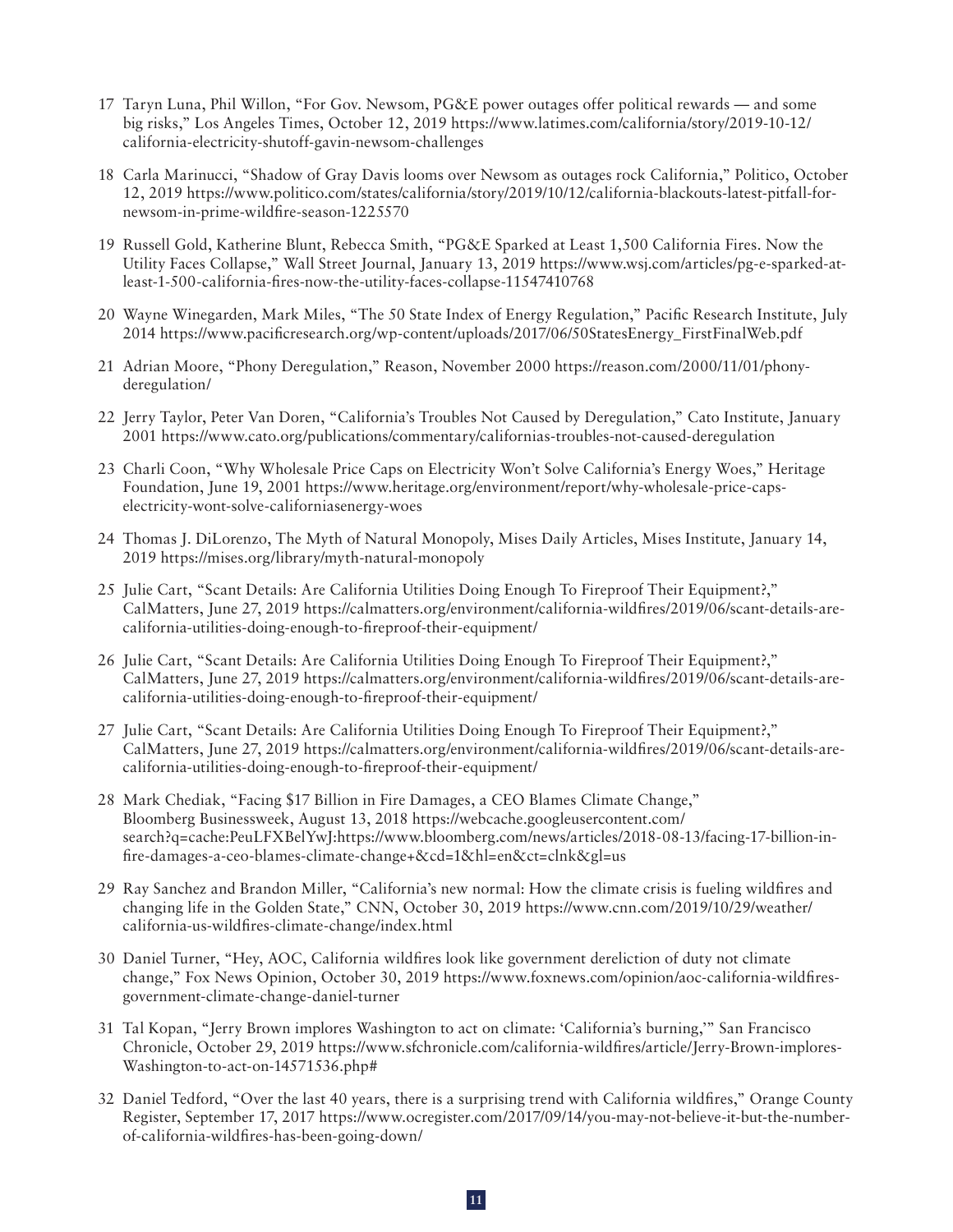- 33 Daniel Tedford, "Over the last 40 years, there is a surprising trend with California wildfires," Orange County Register, September 17, 2017 [https://www.ocregister.com/2017/09/14/you-may-not-believe-it-but-the-number](https://www.ocregister.com/2017/09/14/you-may-not-believe-it-but-the-number-of-california-wildfires-has-been-going-down/)[of-california-wildfires-has-been-going-down/](https://www.ocregister.com/2017/09/14/you-may-not-believe-it-but-the-number-of-california-wildfires-has-been-going-down/)
- 34 Daniel Tedford, "Over the last 40 years, there is a surprising trend with California wildfires," Orange County Register, September 17, 2017 [https://www.ocregister.com/2017/09/14/you-may-not-believe-it-but-the-number](https://www.ocregister.com/2017/09/14/you-may-not-believe-it-but-the-number-of-california-wildfires-has-been-going-down/)[of-california-wildfires-has-been-going-down/](https://www.ocregister.com/2017/09/14/you-may-not-believe-it-but-the-number-of-california-wildfires-has-been-going-down/)
- 35 Russell Gold, "PG&E: The First Climate-Change Bankruptcy, Probably Not the Last," Wall Street Journal, January 18, 2019 [https://www.wsj.com/articles/pg-e-wildfires-and-the-first-climate-change](https://www.wsj.com/articles/pg-e-wildfires-and-the-first-climate-change-bankruptcy-11547820006)[bankruptcy-11547820006](https://www.wsj.com/articles/pg-e-wildfires-and-the-first-climate-change-bankruptcy-11547820006)
- 36 Holman W. Jenkins Jr., "Revolutionary California," Wall Street Journal, October 29, 2019 [https://www.wsj.](https://www.wsj.com/articles/revolutionary-california-11572389585) [com/articles/revolutionary-california-11572389585](https://www.wsj.com/articles/revolutionary-california-11572389585)
- 37 Chuck DeVore, "It's Not Climate Change To Blame For California's Fires And Blackouts. It's Democrats," The Federalist, October 30, 2019 [https://thefederalist.com/2019/10/30/its-not-climate-change-to-blame-for](https://thefederalist.com/2019/10/30/its-not-climate-change-to-blame-for-californias-fires-and-blackouts-its-democrats/)[californias-fires-and-blackouts-its-democrats/](https://thefederalist.com/2019/10/30/its-not-climate-change-to-blame-for-californias-fires-and-blackouts-its-democrats/)
- 38 James B. Meigs, "California Goes Dark," City Journal, October 11, 2019 [https://www.city-journal.org/](https://www.city-journal.org/planned-electricity-blackouts-california) [planned-electricity-blackouts-california](https://www.city-journal.org/planned-electricity-blackouts-california)
- 39 Sammy Roth, "California's biggest utilities are losing their monopolies. Is that a good thing?," Los Angeles Times, February 7, 2019 [https://www.latimes.com/business/la-fi-monopoly-utilities-california-20190207](https://www.latimes.com/business/la-fi-monopoly-utilities-california-20190207-story.html) [story.html](https://www.latimes.com/business/la-fi-monopoly-utilities-california-20190207-story.html)
- 40 Alejandro Lazo, Katherine Blunt, "California Legislature Approves Multibillion-Dollar Wildfire Fund," Wall Street Journal, July 11, 2019 [https://www.wsj.com/articles/california-legislature-approves-multibillion-dollar](https://www.wsj.com/articles/california-legislature-approves-multibillion-dollar-wildfire-fund-11562870591)[wildfire-fund-11562870591](https://www.wsj.com/articles/california-legislature-approves-multibillion-dollar-wildfire-fund-11562870591)
- 41 Alejandro Lazo, Katherine Blunt, "California Legislature Approves Multibillion-Dollar Wildfire Fund," Wall Street Journal, July 11, 2019 [https://www.wsj.com/articles/california-legislature-approves-multibillion-dollar](https://www.wsj.com/articles/california-legislature-approves-multibillion-dollar-wildfire-fund-11562870591)[wildfire-fund-11562870591](https://www.wsj.com/articles/california-legislature-approves-multibillion-dollar-wildfire-fund-11562870591)
- 42 Sammy Roth, "What would happen if PG&E sold its gas business or filed for bankruptcy?" Los Angeles Times, January 8, 2019 [https://www.latimes.com/business/la-fi-pge-wildfires-bankruptcy-sale-20190108](https://www.latimes.com/business/la-fi-pge-wildfires-bankruptcy-sale-20190108-story.html) [story.html](https://www.latimes.com/business/la-fi-pge-wildfires-bankruptcy-sale-20190108-story.html)
- 43 Russell Gold, Katherine Blunt, Rebecca Smith, "PG&E Sparked at Least 1,500 California Fires. Now the Utility Faces Collapse," Wall Street Journal, January 13, 2019 [https://www.wsj.com/articles/pg-e-sparked-at](https://www.wsj.com/articles/pg-e-sparked-at-least-1-500-california-fires-now-the-utility-faces-collapse-11547410768)[least-1-500-california-fires-now-the-utility-faces-collapse-11547410768](https://www.wsj.com/articles/pg-e-sparked-at-least-1-500-california-fires-now-the-utility-faces-collapse-11547410768)
- 44 Karim Doumar, "How California Cities Can Tackle Wildfire Prevention," CityLab, November 16, 2018 [https://www.citylab.com/environment/2018/11/california-wildfire-prevention-wildland-urban-interface](https://www.citylab.com/environment/2018/11/california-wildfire-prevention-wildland-urban-interface-zones/575827/)[zones/575827/](https://www.citylab.com/environment/2018/11/california-wildfire-prevention-wildland-urban-interface-zones/575827/)
- 45 Peter Fimrite, Kurtis Alexander, "California's year-round wildfire threat: Why aren't communities doing more?" San Francisco Chronicle, November 14, 2018
- 46 Kerry Jackson, "California Power Outages A Look Into the Future," Issues and Insights, October 30, 2019 <https://issuesinsights.com/2019/10/30/california-power-outages-a-look-into-the-future/>
- 47 Romy Varghese, "California Clean Energy Mandate Comes at Utilities' Expense," Bloomberg, September 19, 2018 [https://www.bloomberg.com/news/articles/2018-09-19/california-clean-energy-mandate-comes-at](https://www.bloomberg.com/news/articles/2018-09-19/california-clean-energy-mandate-comes-at-utilities-expense)[utilities-expense](https://www.bloomberg.com/news/articles/2018-09-19/california-clean-energy-mandate-comes-at-utilities-expense)
- 48 Romy Varghese, "California Clean Energy Mandate Comes at Utilities' Expense," Bloomberg, September 19, 2018 [https://www.bloomberg.com/news/articles/2018-09-19/california-clean-energy-mandate-comes-at](https://www.bloomberg.com/news/articles/2018-09-19/california-clean-energy-mandate-comes-at-utilities-expense)[utilities-expense](https://www.bloomberg.com/news/articles/2018-09-19/california-clean-energy-mandate-comes-at-utilities-expense)